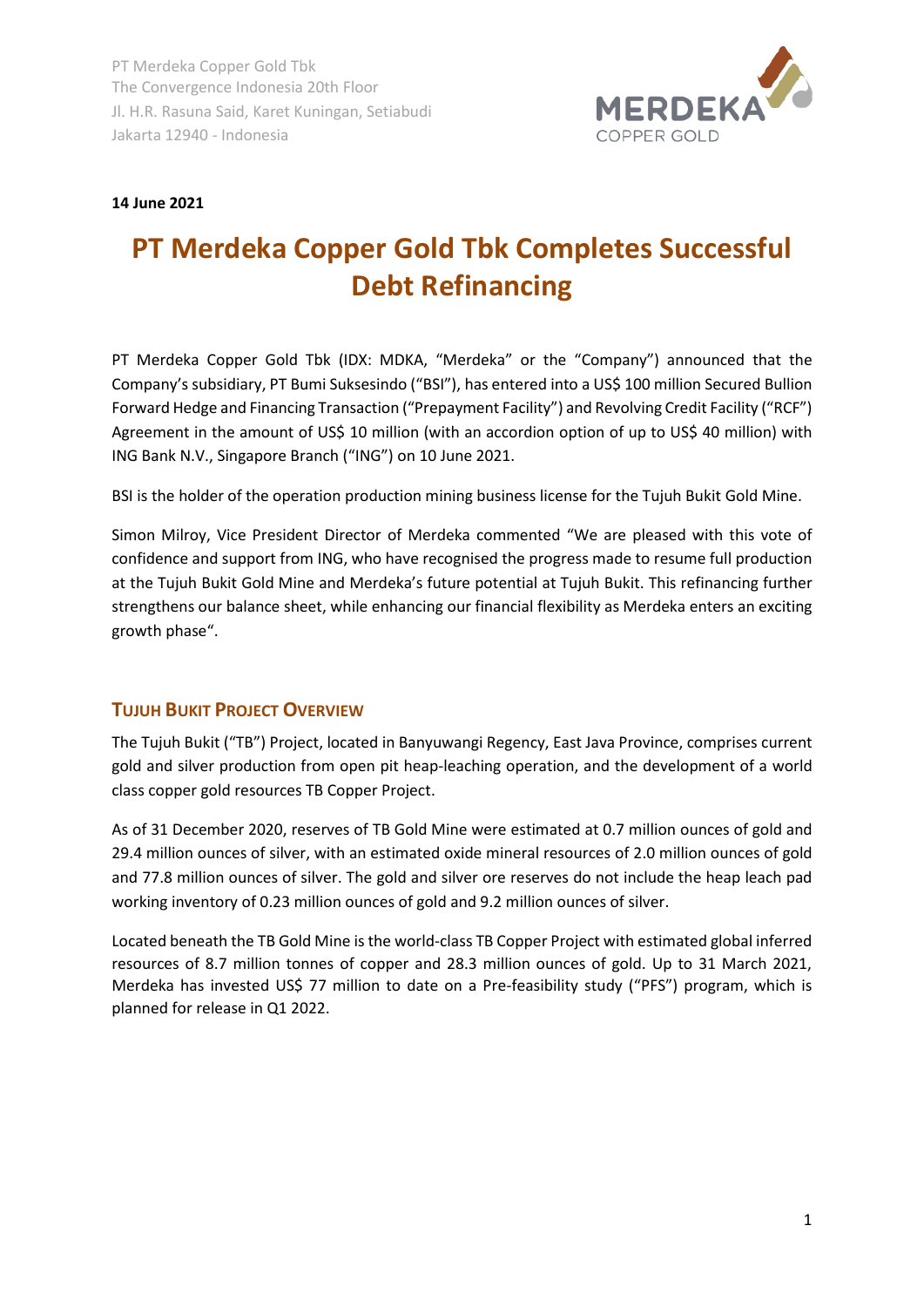

# **UPDATE ON TUJUH BUKIT GOLD MINE OPERATIONS**

Reinstatement of the heap leach pad has been progressing ahead of schedule, with full construction expected to be completed by end of Q2 2021 allowing normal operations to resume.

The gold production during the first four months of the year resulted from irrigation of the undamaged portion of pad B, which started on 31 December 2020. Subsequently, fresh ore stacking on the new liner on pad A commenced in April 2021 and this ore was irrigated in May 2021, resulting in a significant production increase.

The outlook for the full year 2021 remains on track at 100,000 to 120,000 ounces of gold production at an all-in sustaining cost ("AISC") of US\$ 825 to 900 / ounces net of silver credits.



**Figure 1: Year to date May 2021 actual monthly gold production (in thousand ounces of gold)**

# **COMPLETION OF FINANCING TRANSACTION**

BSI has entered into new financing arrangement with ING Bank N.V., Singapore Branch ("ING"), with the signing of common terms agreement dated 10 June 2021 between (i) BSI as Borrower, (ii) ING as Arranger, Original Lender upon accession and Original Hedge Counterparty, (iii) The Hong Kong and Shanghai Banking Corporation Limited ("HSBC") as Facility Agent and (iv) PT Bank HSBC Indonesia ("HBSC Indonesia") as Security Agent.

The new financing arrangement comprises two secured credit facilities as follows:

- i. Secured Bullion Forward Hedge and Financing Transaction ("Prepayment Facility") of US\$ 100 million; and
- ii. Revolving Credit Facility ("RCF") of US\$ 10 million with an accordion option of up to US\$ 40 million.

The aforementioned facilities are obtained, among others, (i) to refinance BSI's current indebtedness to the Company and (ii) fund BSI's general corporate purposes in carrying out business activities.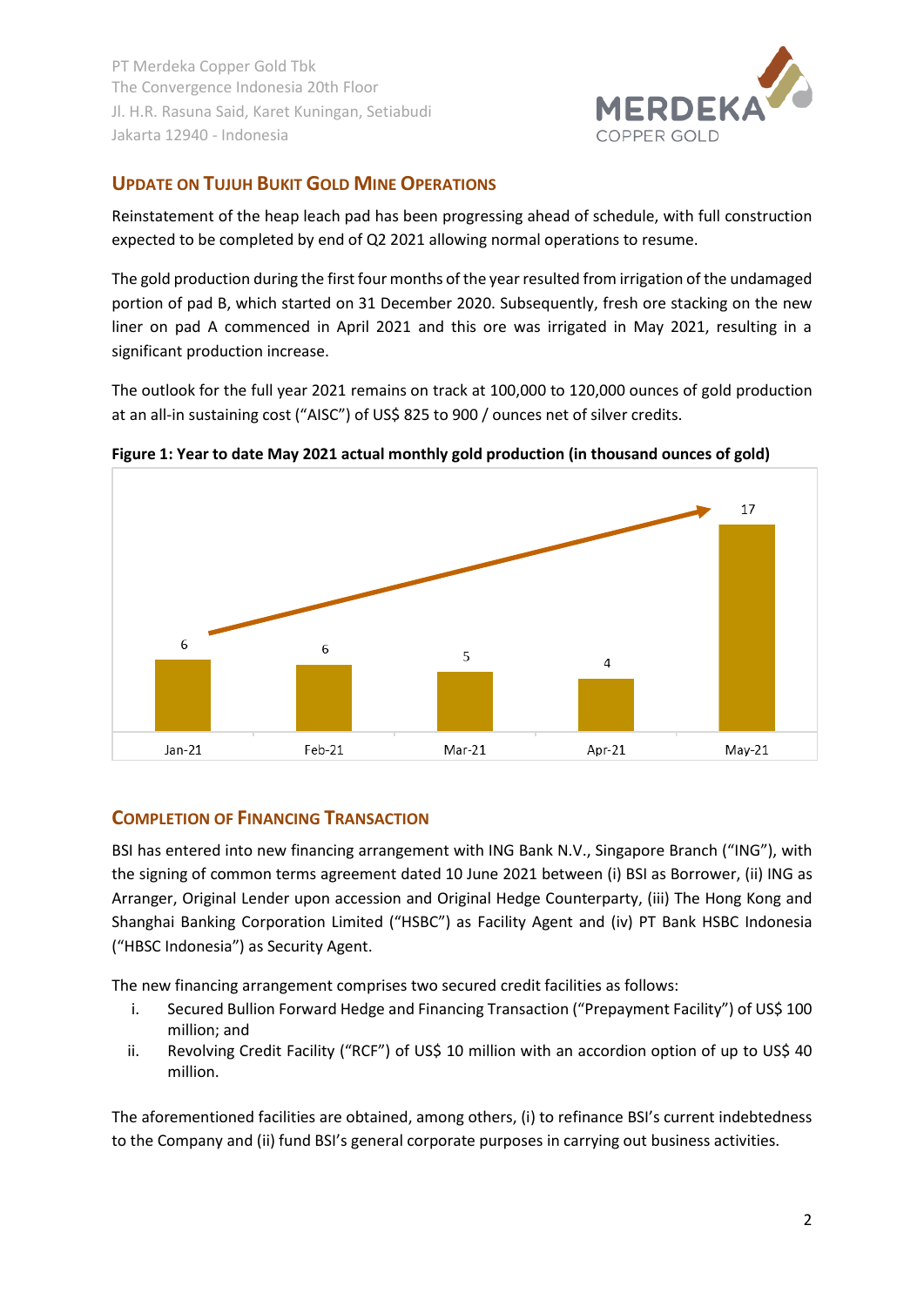

The Prepayment Facility has an embedded derivative of gold price forward hedging. Therefore, a total of 54,069 ounces of gold will be delivered over 18 months from July 2021 to December 2022 (monthly gold delivery of 3,004 ounces) at an average forward price of US\$1,902/oz. The effective interest rate on the Prepayment Facility is 3.42%.

The RCF has a final repayment date of 365 days from drawdown, subject to extension options. Each extension option can extend the final repayment date by an additional period of 12 months, provided that only two extension requests may be issued by BSI. The rate of interest for each interest period is the aggregate of the applicable margin of 3.0% per annum plus LIBOR.

BSI has repaid its outstanding Senior Secured Facility of US\$ 85 million in May 2021.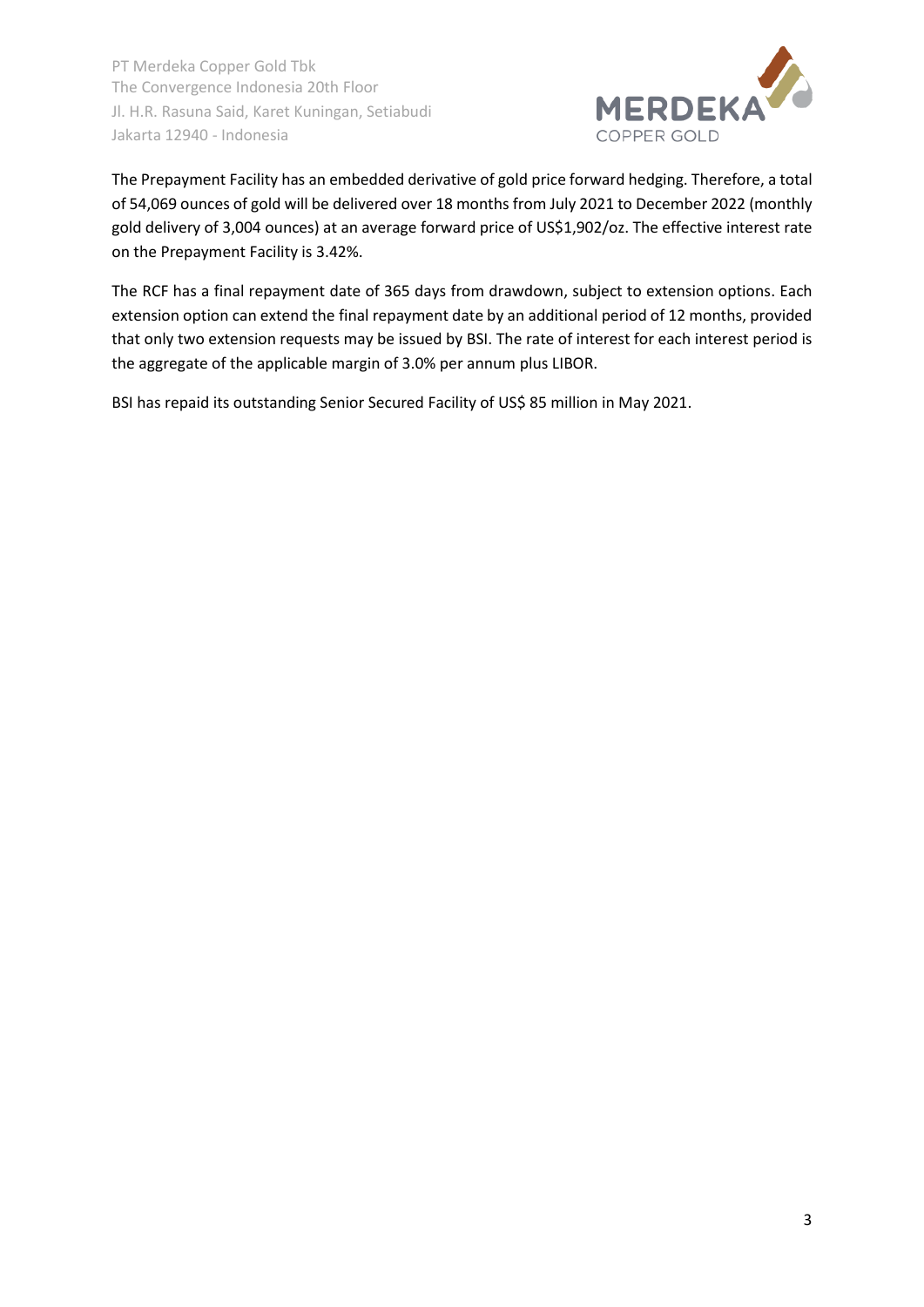

### **DISCLAIMER**

This announcement may or may not contain certain "forward-looking statements". All statements, other than statements of historical fact, which address activities, events or developments that Merdeka believes, expects or anticipates will or may occur in the future, are forward-looking statements. Forward-looking statements are often, but not always, identified by the use of words such as "seek", "anticipate", "believe", "plan", "estimate", "targeting", "expect", and "intend" and statements that an event or result "may", "will", "can", "should", "could", or "might" occur or be achieved and other similar expressions. These forward-looking statements, including those with respect to permitting and development timetables, mineral grades, metallurgical recoveries, potential production reflect the current internal projections, expectations or beliefs of Merdeka based on information currently available to Merdeka. Statements in this document that are forward-looking and involve numerous risks and uncertainties that could cause actual results to differ materially from expected results are based on the Company's current beliefs and assumptions regarding a large number of factors affecting its business. Actual results may differ materially from expected results. There can be no assurance that (i) the Company has correctly measured or identified all of the factors affecting its business or the extent of their likely impact, (ii) the publicly available information with respect to these factors on which the Company's analysis is based is complete or accurate, (iii) the Company's analysis is correct or (iv) the Company's strategy, which is based in part on this analysis, will be successful. Merdeka expressly disclaims any obligation to update or revise any such forwardlooking statements.

### **NO REPRESENTATION, WARRANTY OR LIABILITY**

Whilst it is provided in good faith, no representation or warranty is made by Merdeka or any of its advisers, agents or employees as to the accuracy, completeness, currency or reasonableness of the information in this announcement or provided in connection with it, including the accuracy or attainability of any Forward Looking Statements set out in this announcement. Merdeka does not accept any responsibility to inform you of any matter arising or coming to Merdeka's' notice after the date of this announcement which may affect any matter referred to in this announcement. Any liability of Merdeka, its advisers, agents and employees to you or to any other person or entity arising out of this announcement including pursuant to common law, the Corporations Act 2001 and the Trade Practices Act 1974 or any other applicable law is, to the maximum extent permitted by law, expressly disclaimed and excluded.

#### **DISTRIBUTION RESTRICTIONS**

The distribution of this announcement may be restricted by law in certain jurisdictions. Recipients and any other persons who come into possession of this announcement must inform themselves about and observe any such restrictions.